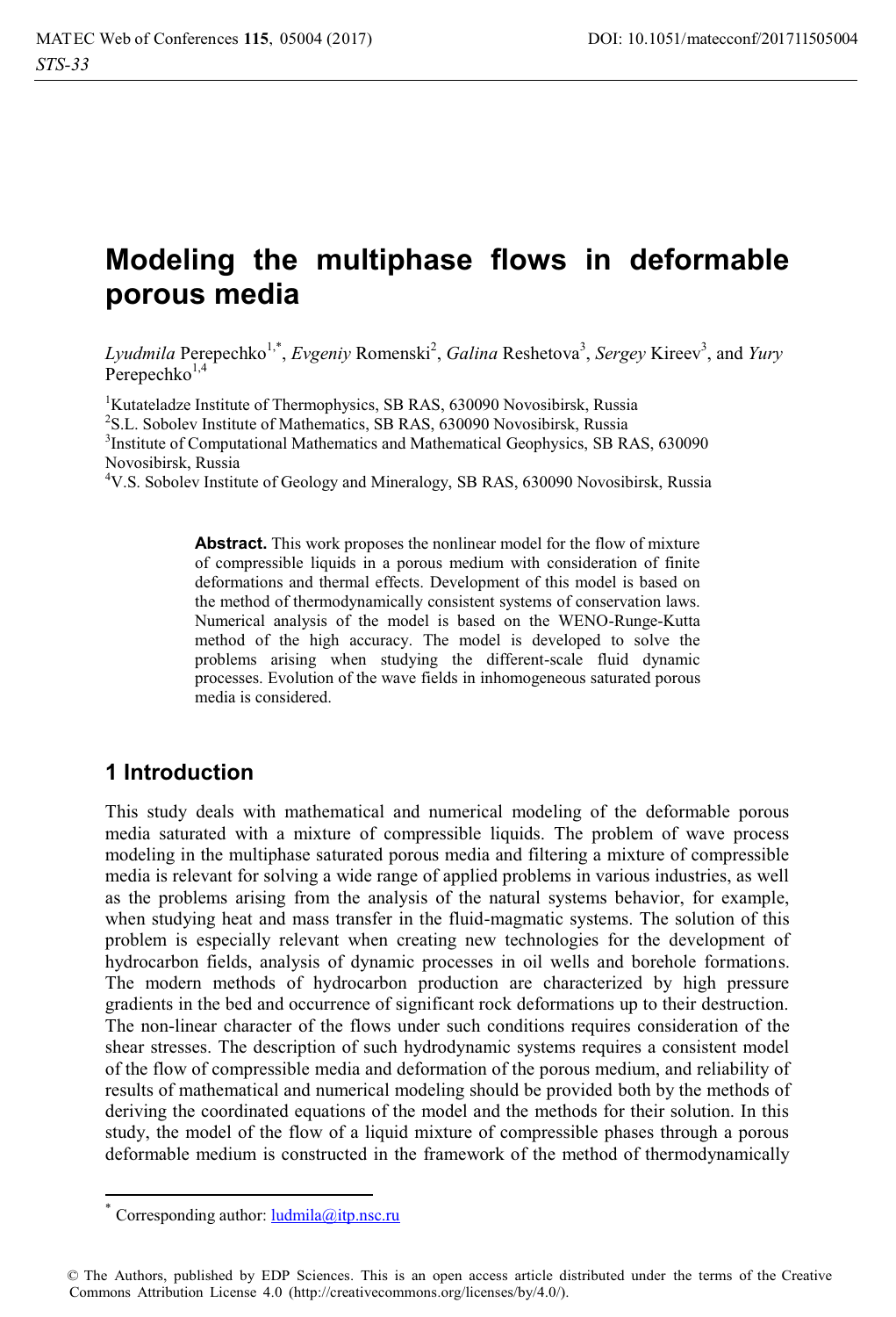consistent system of conservation laws [1]. The equations of motion satisfy the fundamental laws: the laws of conservation of mass, momentum, and energy, invariance relative to Galileo transformations, and fundamentals of thermodynamics. The determining equations are hyperbolic, and this ensures the existence and uniqueness of the solution. An essential property of the derived equations is the possibility of their presentation in the form of conservation laws. These properties of the model equations allow us to apply the effective numerical methods for solving the hyperbolic systems of conservation laws. In this work, we used the algorithm based on the WENO-Runge-Kutta method of high accuracy, successfully used for modeling the two-phase compressible flows and filtering in a saturated porous medium [2-4].

# **2 Mathematical model**

The three-phase medium is a deformable porous medium saturated with a mixture of compressible liquids. The phases are marked with the index " *n* ": where "1" corresponds to the porous matrix, "2" and "3" correspond to saturating liquids, e.g. water and oil. The unit volume of such a medium is characterized by: volume concentrations  $\alpha_n$  ( $\alpha_1 + \alpha_2 + \alpha_3 = 1$ ,  $\phi = 1 - \alpha_1$  is porosity), mass concentrations  $c_n$  ( $c_1 + c_2 + c_3 = 1$ ); mass densities and phase velocities  $\rho_n$  and  $u_i^n$ , and velocities of liquid phases motion relative to the porous matrix  $w_i^n = u_i^1 - u_i^n$ . The three-phase medium is also characterized by density  $\rho = \sum_{n=1}^3 \alpha_n \rho_n$  and velocity  $u_i = \sum_{n=1}^{3}$  $u_i = \sum_{n=1}^{3} c_n u_i^n$  ( $c_n = \alpha_n \rho_n / \rho$ ), tensor of elastic strain gradient  $F_{ij}$ , and mass density of entropy *s*. Inner energy of the three-phase medium  $e = e(\rho, \alpha_n, c_n, w_i^n, F_{ij}, s)$  is determined as the internal phase energy  $e^n$ , averaged by mass concentration, and supplemented with the kinetic energy of relative phase motion:

$$
e(\rho, \alpha_n, c_n, w_k^n, F_{ij}, s) = c_1 e^1 (\rho_1, F_{ij}, s) + c_2 e^2 (\rho_2, s) + c_3 e^3 (\rho_3, s) + + \frac{1}{2} (1 - c_2) c_2 w_k^2 w_k^2 + \frac{1}{2} (1 - c_3) c_3 w_k^3 w_k^3 - c_2 c_3 w_k^2 w_k^3.
$$
 (1)

Generalized internal energy *e* depends on total entropy *s* of the three-phase system due to the assumption of temperature phase equilibrium. Dependence of  $e^1$  on  $F_{ij}$  is given by the deviator of Finger tensor  $g_{ij}$  [1]. The equation of state is determined by relationships for the pressure in phases  $p_n = \rho_n^2 e_{\rho_n}^n$  $p_n = \rho_n^2 e_{\rho_n}^n$  (with  $p = \rho^2 e_{\rho}$ ), shear stresses  $\sigma_{ik} = \rho_i F_{kj} e_{F_{ij}}^1$  and temperature  $T = e$ .

Thermodynamically consistent system of conservation laws for the flow of mixture of compressible liquids through a deformable matrix takes the form [3,4]:

$$
\frac{\partial \alpha_n \rho_n}{\partial t} + \partial_k \left( \alpha_n \rho_n u_k^n \right) = 0, \qquad n = 2, 3, \qquad (2)
$$

$$
\frac{\partial \rho \alpha_n}{\partial t} + \partial_k (\rho \alpha_n u_k) = -\sum_{m=2}^3 \lambda_{nm} (p_1 - p_m), \qquad n = 2, 3, \tag{3}
$$

$$
\frac{\partial w_k^n}{\partial t} + \partial_k \left( h^1 - h^n \right) = e_{kj} u_i \omega_j^n - \sum_{m=2}^3 \chi_{nm} c_m \left( u_k - u_k^m \right), \quad n = 2, 3 \tag{4}
$$

$$
\frac{\partial (\rho u_i)}{\partial t} + \partial_k \left( \sum_{n=1}^3 \alpha_n \rho_n u_i^n u_k^n + \delta_{ik} \sum_{n=1}^3 \alpha_n p_n - \alpha_i \sigma_{ik} \right) = 0, \qquad (5)
$$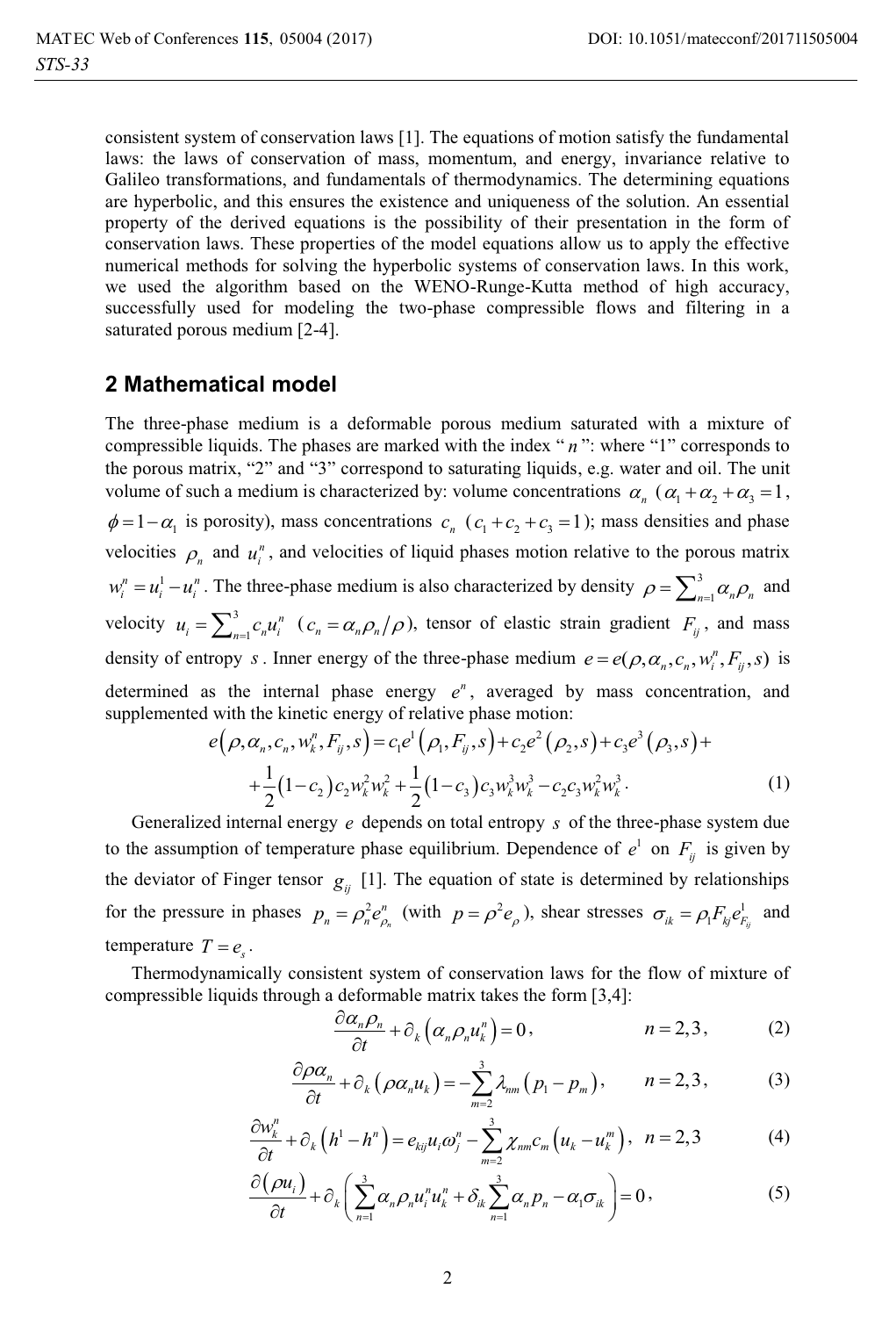$$
\frac{\partial \rho F_{ij}}{\partial t} + \partial_k \left( \rho F_{ij} u_k - \rho F_{kj} u_i \right) = 0 , \qquad (6)
$$

$$
\frac{\partial \rho}{\partial t} + \frac{\partial \rho u_k}{\partial x_k} = 0, \qquad (7)
$$

$$
\frac{\partial \rho s}{\partial t} + \partial_k (\rho s u_k) = \frac{R}{T}.
$$
\n(8)

The considered processes of relaxation of volume phase concentrations to the equilibrium value and relaxation of the phase velocities due to interfacial friction determine the form of dissipative function:

$$
R = \sum_{n,m=2}^{3} \chi_{nm} \left( u_i - u_i^m \right) \left( u_i - u_i^m \right) + \frac{1}{\rho^2} \sum_{n,m=2}^{3} \lambda_{nm} \left( p_1 - p_n \right) \left( p_1 - p_m \right). \tag{9}
$$

Here  $h^n = e^n + \frac{1}{h}$ 2  $h^n = e^n + \frac{1}{2} u_i^n u_i^n + p_n / \rho_n$ ,  $e_{ikj} \omega_j^n = \partial_i w_k^n - \partial_k w_i^n$ . Variables  $\omega_j^n$  satisfy the

additional conservation laws [2], which are the compatibility conditions for the solutions of system (2) - (8). This allows us to interpret terms  $e_{kij}u_i\omega_j^n$  in (5) as the lower terms. Kinetic coefficients  $\lambda_{ij}$  characterize relaxation of pressures in the phases. The coefficients of interfacial friction  $\chi_{ik}$  are determined by the Darcy formulas with relative permeabilities  $k_{nm}$ .

The equations formulated above ensure the fulfillment of the energy conservation law

$$
\frac{\partial}{\partial t}\left(\rho e + \frac{1}{2}\rho u_i u_i\right) + \partial_k \left(\sum_{n=1}^3 \alpha_n \rho_n u_k^n h^n - u_i \alpha_1 \sigma_{ik}\right) = 0.
$$
\n(10)

The model describes the flow of a mixture of compressible liquids through a deformable porous medium in the case of finite deformations with consideration of the thermal phenomena.

#### **3 Modeling results**

Propagation of nonlinear wave fields near the boundary of the water-oil mixture and fluidsaturated porous formation in the presence of the oil-water contact near the boundary was investigated as an application to the model. The water-oil contact was set in the calculation region  $(5\times4\,\text{m})$  at the distance of 1.5m to the left of the boundary between the porous matrix and the water-oil mixture (Fig. 1a). The initial volume concentrations in water-oil mixture were  $\alpha_{20} = 0.8$  for water and  $\alpha_{20} = 0.2$  for oil. The parameters of the porous medium layers were taken as follows: for layers (1) and (2) porosity was  $\phi = 0.1$  and permeabilities were  $k_{22} = 0.2 \cdot 10^{-12} \text{ m}^2$ ,  $k_{33} = 0.2 \cdot 10^{-11} \text{ m}^2$ ; for layer (2) porosity was  $\phi = 0.2$  and permeabilities were  $k_{22} = k_{33} = 0.2 \cdot 10^{-10} \text{ m}^2$ . Kinetic coefficients  $\lambda_{ij}$ , characterizing relaxation of pressures in the phases, were taken:  $\lambda_{22} = 0.11 \cdot 10^{-6} \text{ c/m}^2$ ,  $\lambda_{33} = 0.69 \cdot 10^{-6} \text{ c/m}^2$ , and  $\lambda_{23} = 0.4 \cdot 10^{-8} \text{ c/m}^2$ . Shear modulus of porous medium were taken  $8.9 \cdot 10^9$  Pa. The initial values of thermodynamic parameters corresponded to the normal conditions. The initial values of velocities were assumed to be zero.

The stress and pressure fields for the moment of acoustic wave propagation in the region of water-oil contact are shown in Fig. 1. The pressure source of the Ricker type is located in the center of the upper part of the region (3). The location of water-oil contact is